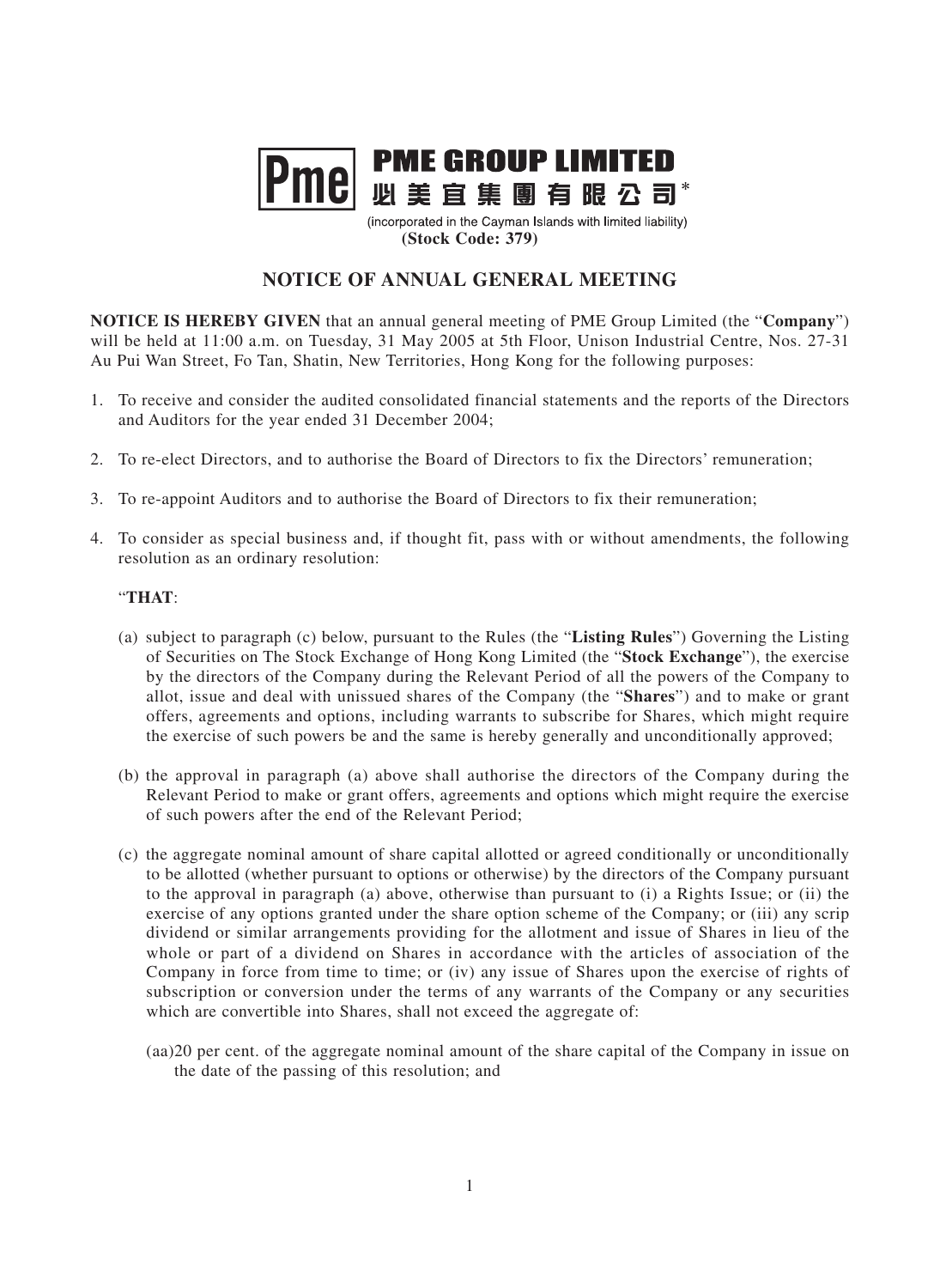(bb)(if the directors of the Company are so authorised by a separate ordinary resolution of the shareholders of the Company) the nominal amount of any share capital of the Company repurchased by the Company subsequent to the passing of this resolution (up to a maximum equivalent to 10 per cent. of the aggregate nominal amount of the share capital of the Company in issue on the date of the passing of the resolution no. 5),

and the authority pursuant to paragraph (a) of this resolution shall be limited accordingly; and

(d) for the purposes of this resolution:

"**Relevant Period**" means the period from the date of the passing of this resolution until whichever is the earliest of:

- (i) the conclusion of the next annual general meeting of the Company;
- (ii) the expiration of the period within which the next annual general meeting of the Company is required by the articles of association of the Company, the Companies Law (Law 3 of 1961, as consolidated and revised) of the Cayman Islands (the "**Companies Law**") or any other applicable law of Cayman Islands to be held; and
- (iii)the passing of an ordinary resolution by the shareholders of the Company in general meeting revoking or varying the authority given to the directors of the Company by this resolution;

"**Rights Issue**" means an offer of Shares, or offer or issue of warrants, options or other securities giving rights to subscribe for Shares open for a period fixed by the directors of the Company to holders of Shares on the register on a fixed record date in proportion to their then holdings of Shares (subject to such exclusion or other arrangements as the directors of the Company may deem necessary or expedient in relation to fractional entitlements, or having regard to any restrictions or obligations under the laws of, or the requirements of, or the expense or delay which may be involved in determining the existence or extent of any restrictions or obligations under the laws of, or the requirements of, any jurisdiction outside Hong Kong or any recognised regulatory body or any stock exchange outside Hong Kong)."

## 5. "**THAT**:

- (a) the exercise by the directors of the Company during the Relevant Period of all powers of the Company to purchase the Shares on the Stock Exchange or any other stock exchange on which the Shares may be listed and recognised by the Securities and Futures Commission and the Stock Exchange for such purpose, and otherwise in accordance with the rules and regulations of the Securities and Futures Commission, the Stock Exchange, the Companies Law and all other applicable laws in this regard, be and the same is hereby generally and unconditionally approved;
- (b) the aggregate nominal amount of Shares which may be purchased by the Company pursuant to the approval in paragraph (a) during the Relevant Period shall not exceed 10 per cent. of the aggregate nominal amount of the issued share capital of the Company as at the date of the passing of this resolution and the authority pursuant to paragraph (a) of this resolution shall be limited accordingly; and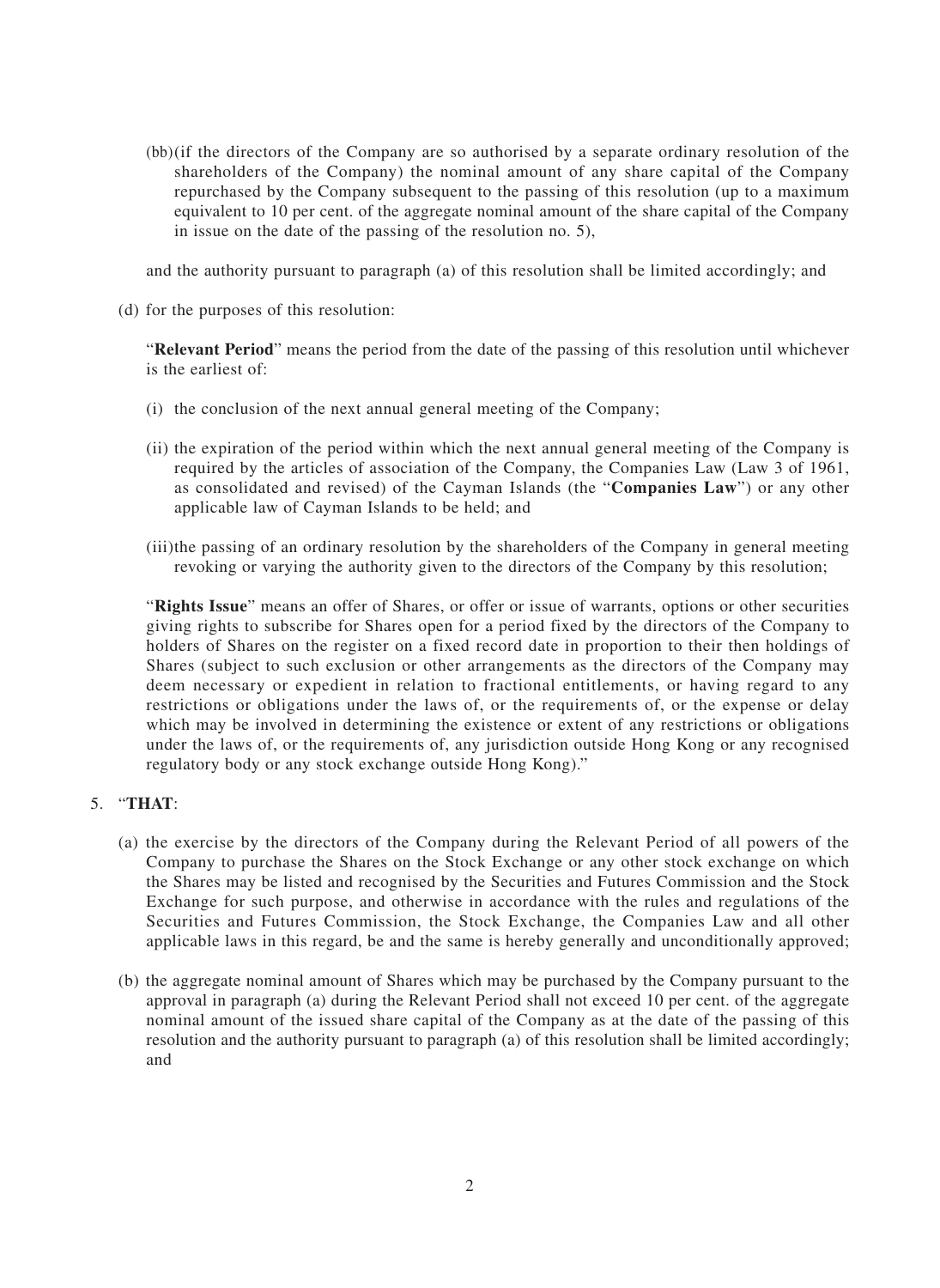- (c) for the purposes of this resolution, "**Relevant Period**" means the period from the date of the passing of this resolution until whichever is the earliest of:
	- (i) the conclusion of the next annual general meeting of the Company;
	- (ii) the expiration of the period within which the next annual general meeting of the Company is required by the articles of association of the Company, the Companies Law or any other applicable law of Cayman Islands to be held; and
	- (iii)the passing of an ordinary resolution by the shareholders of the Company in general meeting revoking or varying the authority given to the directors of the Company by this resolution."
- 6. "**THAT** the directors of the Company be and they are hereby authorised to exercise the authority referred to in paragraph (a) of resolution no. 4 above in respect of the share capital of the Company referred to in sub-paragraph (bb) of paragraph (c) of such resolution."

Yours faithfully For and on behalf of the board of directors of **PME Group Limited Cheng Kwok Woo** *Chairman*

Hong Kong, 29 April 2005

Century Yard 5th Floor P.O. Box 2681 GT Fo Tan, Shatin George Town New Territories Grand Cayman Hong Kong British West Indies

*Registered office: Head office and principal place of business:* Cricket Square Unison Industrial Centre Hutchins Drive Nos. 27-31 Au Pui Wan Street

*Notes:*

- 1. In order to qualify for voting at the annual general meeting to be held on 31 May 2005, all transfers of Shares accompanied by the relevant share certificates and transfer forms must be lodged with the Company's branch share registrar and transfer office in Hong Kong, Secretaries Limited at Ground Floor, BEA Harbour View Centre, 56 Gloucester Road, Wanchai, Hong Kong for registration not later than 4:30 p.m. on 27 May 2005.
- 2. A member entitled to attend and vote at the annual general meeting convened by the above notice is entitled to appoint one or more proxy to attend and, subject to the provisions of the articles of association of the Company, to vote on his behalf. A proxy need not be a member of the Company but must be present in person at the annual general meeting to represent the member. If more than one proxy is so appointed, the appointment shall specify the number and class of Shares in respect of which each such proxy is so appointed.